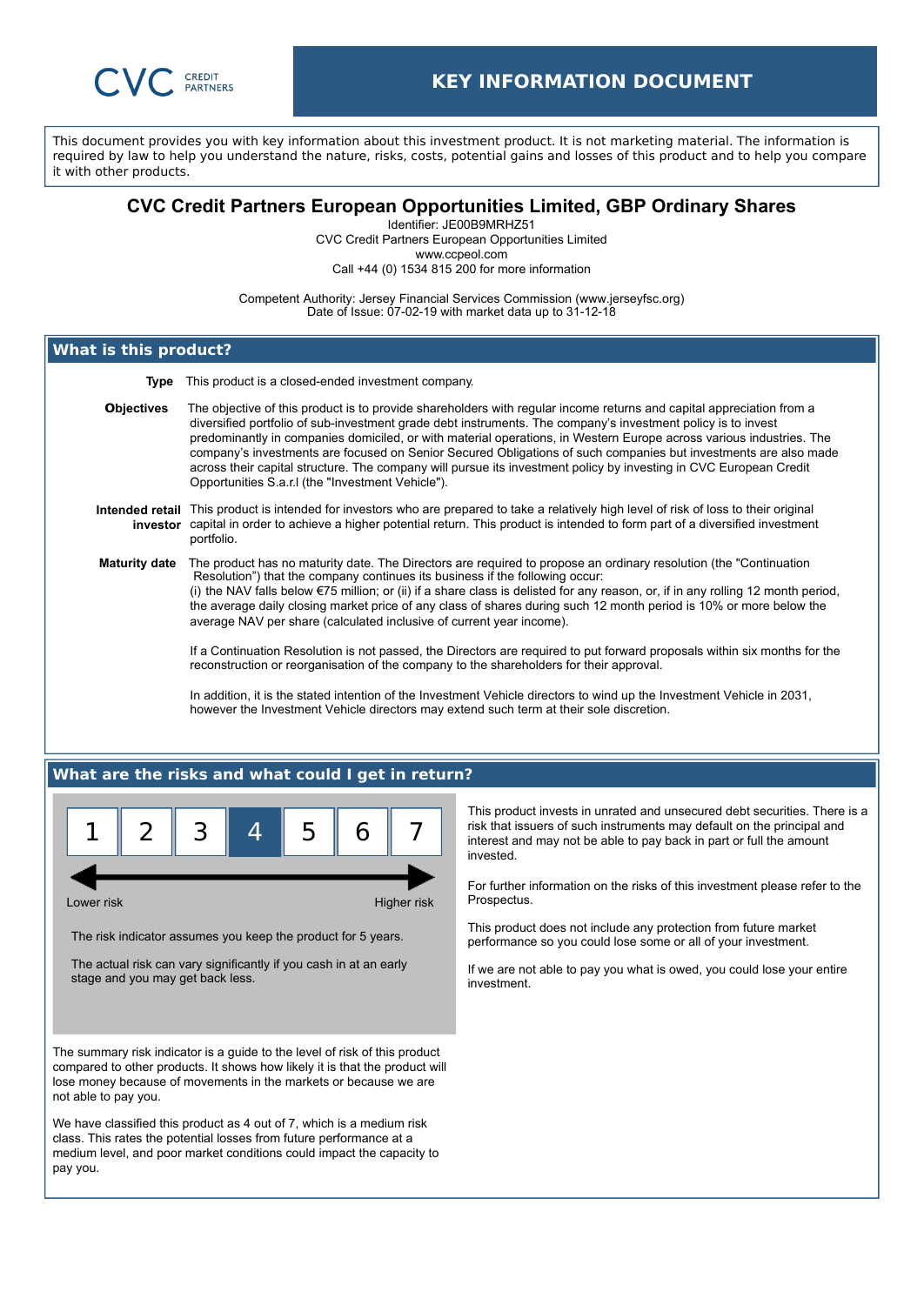| Investment GBP 10 000  |                                     |            |           |                                                   |
|------------------------|-------------------------------------|------------|-----------|---------------------------------------------------|
| <b>Scenarios</b>       |                                     | 1 Year     | 3 Years   | 5 Years<br>(Recommended<br><b>Holding Period)</b> |
| <b>Stress scenario</b> | What you might get back after costs | 5 640.73   | 5946.79   | 5 032.12                                          |
|                        | Average return each year            | -43.59%    | $-15.91%$ | $-12.83%$                                         |
| Unfavourable scenario  | What you might get back after costs | 8 960.27   | 8 8 19.87 | 9 006 05                                          |
|                        | Average return each year            | $-10.40\%$ | $-4.10%$  | $-2.07\%$                                         |
| Moderate scenario      | What you might get back after costs | 10 522.01  | 11 653.27 | 12 903.62                                         |
|                        | Average return each year            | 5.22%      | 5.23%     | 5.23%                                             |
| Favourable scenario    | What you might get back after costs | 12 363.03  | 15 405.70 | 18 498.51                                         |
|                        | Average return each year            | 23.63%     | 15.49%    | 13.09%                                            |

This table shows the money you could get back over the next 5 years, under different scenarios, assuming that you invest GBP 10 000.

The scenarios shown illustrate how your investment could perform. You can compare them with the scenarios of other products.

The scenarios presented are an estimate of future performance based on evidence from the past on how the value of this investment varies, and are not an exact indicator. What you get will vary depending on how the market performs and how long you keep the investment/product.

The stress scenario shows what you might get back in extreme market circumstances, and it does not take into account the situation where we are not able to pay you.

The figures shown include all the costs of the product itself, but may not include all the costs that you pay to your advisor or distributor. The figures do not take into account your personal tax situation, which may also affect how much you get back.

## **What happens if CVC Credit Partners European Opportunities Limited is unable to pay out?**

The company's shares are listed on the Premium segment of the London Stock Exchange's main market. Should the company be liquidated, the amount you receive for your holding will be based on the value of assets available for distribution after all other liabilities have been paid. Shareholders in this company do not have the right to make a claim to the Financial Services Compensation Scheme or any other compensation scheme in the event that the company is unable to pay out.

### **What are the costs?**

The Reduction in Yield (RIY) shows what impact the total costs you pay will have on the investment return you might get. The total costs take into account one-off, ongoing and incidental costs.

The amounts shown here are the cumulative costs of the product itself, for three different holding periods. They include potential early exit penalties. The figures assume you invest GBP 10 000. The figures are estimates and may change in the future.

#### **Costs over time**

The person selling you or advising you about this product may charge you other costs. If so, this person will provide you with information about these costs, and show you the impact that all costs will have on your investment over time.

The following costs are not included in the entry and exit fee calculation: broker commission, entry and exit charges paid to your fund manager, platform fees, mark ups, stamp duty, transaction tax and foreign exchange costs.